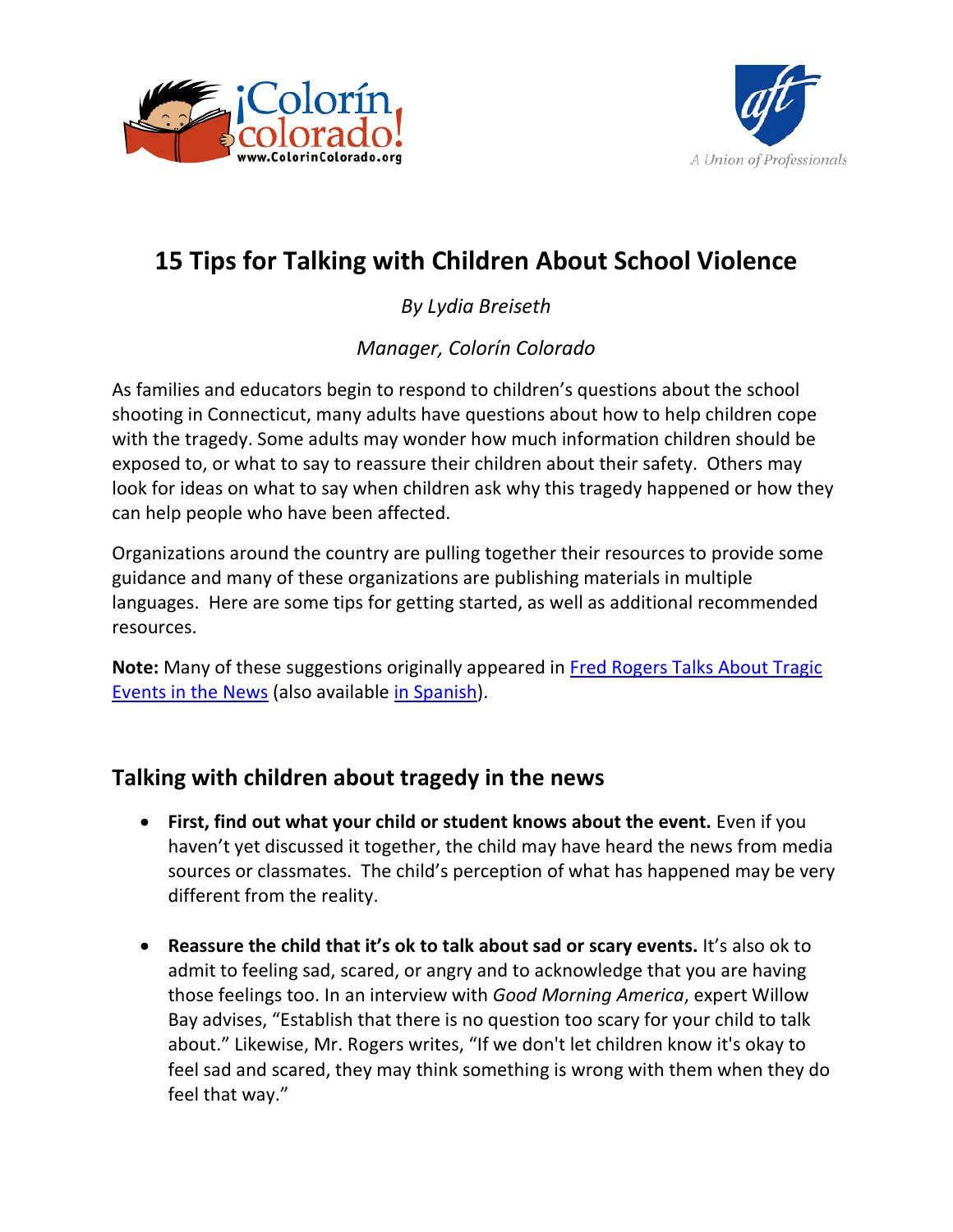- **Encourage questions, both now and in the future.** David Schonfeld, MD, writes, "Like adults, children are better able to cope with a crisis if they feel they understand it. Question-and-answer exchanges provide you with the opportunity to offer support as your child begins to understand the crisis and the response to it."
- **Reassure the child that he or she is safe.** When a child has questions such as, "Why did this happen?" or "Am I safe?", explain that events like these are very rare. Ms. Bay also encourages parents to talk about the many people who work every day to keep kids safe, such as police officers, teachers, or the school principal.
- **In sharing information, be honest, but be mindful of the child's age.** The National Association of School Psychologists offers these helpful guidelines in its tips for talking with children about violence (available in multiple languages):
	- **"Early elementary school** children need brief, simple information that should be balanced with reassurances that their school and homes are safe and that adults are there to protect them. Give simple examples of school safety like reminding children about exterior doors being locked, child monitoring efforts on the playground, and emergency drills practiced during the school day.
	- o **"Upper elementary and early middle school** children will be more vocal in asking questions about whether they truly are safe and what is being done at their school. They may need assistance separating reality from fantasy. Discuss efforts of school and community leaders to provide safe schools.
	- o **"Upper middle school and high school** students will have strong and varying opinions about the causes of violence in schools and society. They will share concrete suggestions about how to make school safer and how to prevent tragedies in society. Emphasize the role that students have in maintaining safe schools by following school safety guidelines (e.g. not providing building access to strangers, reporting strangers on campus, reporting threats to the school safety made by students or community members, etc.), communicating any personal safety concerns to school administrators, and accessing support for emotional needs."
- **Remember that it's ok to admit that you don't have all of the answers.** Mr. Rogers offers the following : "If the answer is 'I don't know,' then the simplest reply might be something like, 'I'm sad about the news, and I'm worried. But I love you, and I'm here to care for you.'"
- **Be patient.** If the child doesn't have much to say yet, give him some time and let him know that it's ok to come back with more questions or to talk about the events when he's ready. If he shows signs of depression and anxiety over time, speak with the child's pediatrician or a counselor for guidance.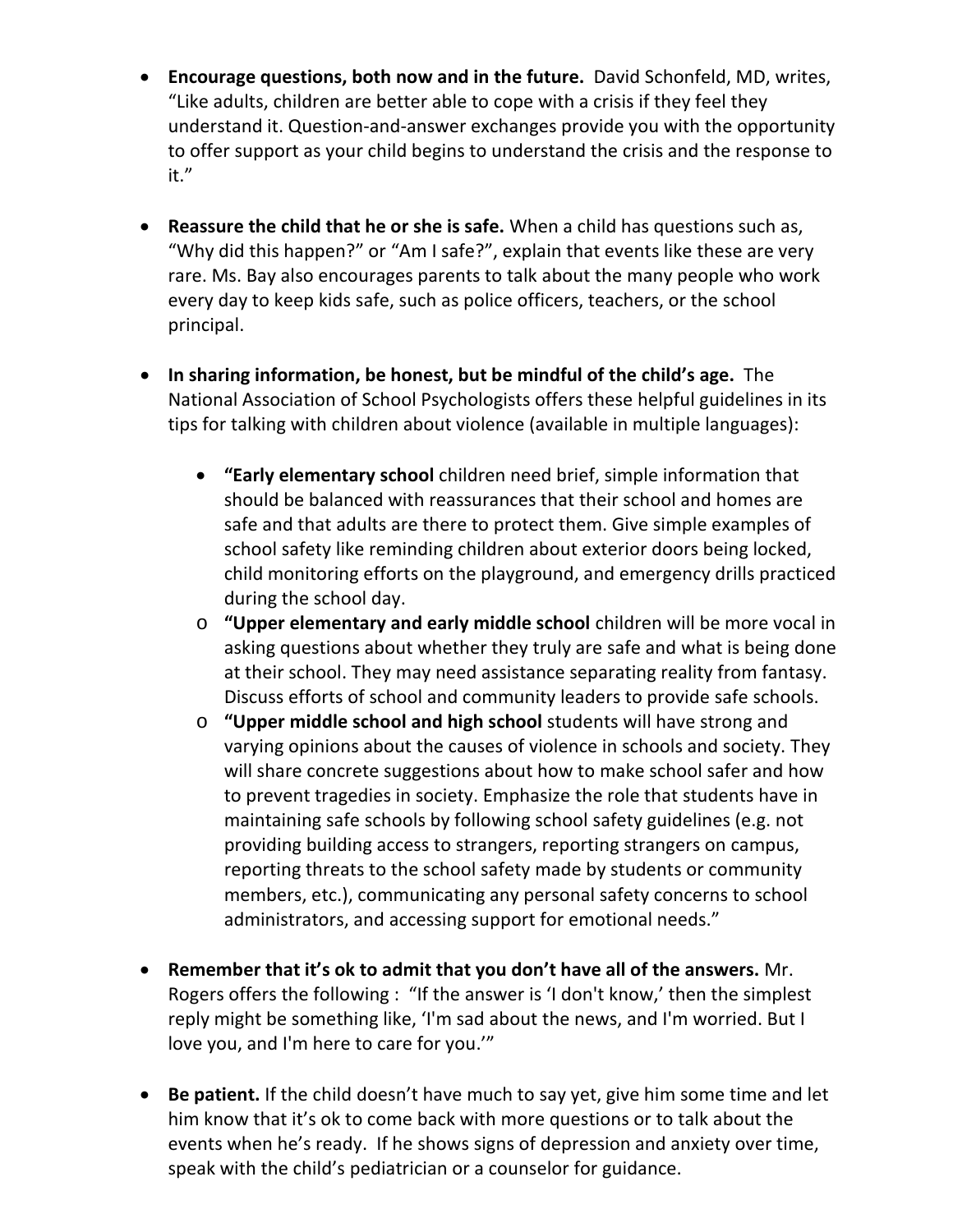## **Other important steps**

- **Encourage the child to express feelings and ideas through familiar activities.** Professor Bonnie Rubenstein recommends writing, painting, and singing. Play may also be helpful, but Mr. Rogers encourages adults to help children come up with "safe" make-believe scenarios such as helping someone at a hospital rather than reenacting the tragedy.
- **Turn off the news.** Media images can add to the trauma of a tragedy, particularly for young children. Images on the television, in video, and on the Internet can be confusing and disorienting as dramatic images are repeated over and over again. Mr. Rogers notes that "Someone who has died turns up alive and then dies again and again," while Dr. Elaine Ducharme explains that this can lead children to believe that the tragedy has happened many times. In addition, the live coverage and the closeness of the TV images can add to the sense of danger. If the child does see these images, help her understand that she is far away from where the news has happened.
- **Look for "kid-friendly" sources of information.** These might include children's books, magazines and websites for children who want to learn more. For more information about using children's literature, see *[After the Crisis: Using](http://gryphonhouse.com/store/trans/productDetailForm.asp?BookID=13492)  [Storybooks to Help Children Cope.](http://gryphonhouse.com/store/trans/productDetailForm.asp?BookID=13492)* News websites for kids below are listed below.
- **Talk about people who are helping.** Mr. Rogers notes that whenever his family learned about bad news, his mother encouraged him to "look for the helpers." These may include first responders, volunteers, doctors, or community members. Let your child know that even though bad things happen, the world has many good people who want to help.
- **Ask the child for ideas on how to help.** This might include fundraising, collecting donations, or being pen pals, as well as ways to make a difference closer to home through a community project. Mr. Rogers also suggests talking about ways that adults can help, such as making a donation or writing a letter to an elected official.
- **Keep up your routine.** Normalcy will help the child deal with difficult feelings, as will doing fun things that you both enjoy. Remember that kids still need to be kids!
- **Stay calm.** OneToughJob.com emphasizes how important it is for adults to manage their own stress so that they can be the best caregivers possible – and to also remember that children may be listening to adult conversations.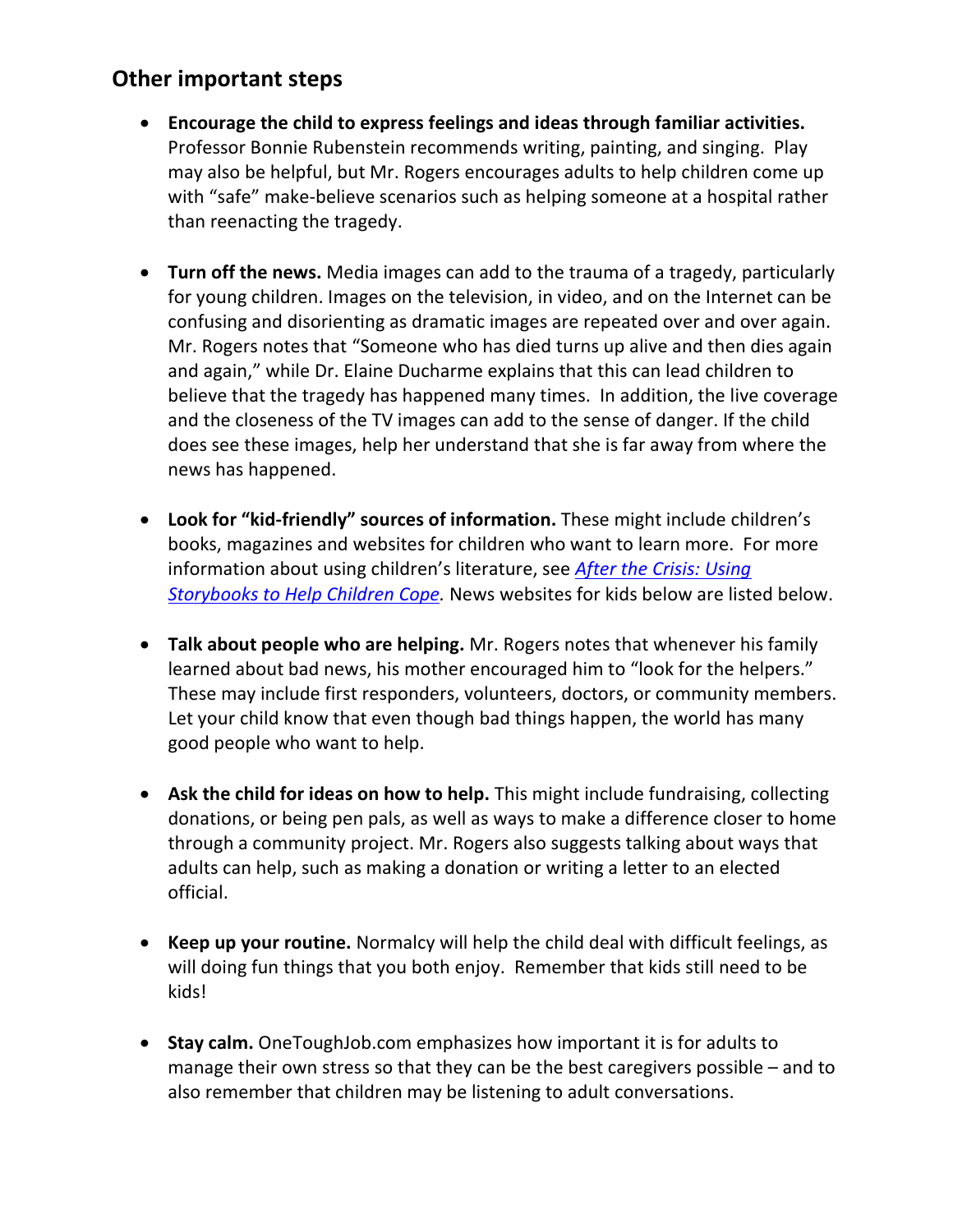• **Get close!** A final tip from Mr. Rogers: "Give your child extra comfort and physical affection, like hugs or snuggling up together with a favorite book. Physical comfort goes a long way towards providing inner security. That closeness can nourish you, too."

# **Talking to Children About Violence: Tips for Parents and Teachers**

The National Association of School Psychologists recommends a number of helping tips in how to talk to children about violence and safety in this tip sheet, also available in multiple languages.

| <b>English</b> | <b>Spanish</b>    |
|----------------|-------------------|
| <b>Korean</b>  | <b>Vietnamese</b> |
| French         | <b>Amharic</b>    |
| <b>Chinese</b> | <b>Portuguese</b> |

### **Recommended Resources**

#### **News websites for kids**

- [Time for Kids](http://www.timeforkids.com/)
- [What to Do When the News Is Sad](http://www.timeforkids.com/news/what-do-when-news-sad/68586) (Time for Kids)
- [CNN Student News](http://www.cnn.com/studentnews/index.html)
- [Scholastic News](http://teacher.scholastic.com/activities/scholasticnews/index.html)

#### **Talking about the Connecticut shooting**

- [How to Talk to Your Kids about the Connecticut Shooting](http://abcnews.go.com/blogs/headlines/2012/12/willow-bay-talking-to-your-kids-connecticut-shootin/) (ABC News)
- [How to Talk with Children about Connecticut School Shooting](http://www.colorincolorado.org/pdfs/articles/Talking%20to%20Students%20About%20Sandy%20Hook_English.pdf) (American Federation of Teachers)
- [Tips for Talking to Children about the Connecticut School Shooting](http://www.aacap.org/galleries/default-file/TipsforTalkingtoChildrenabouttheSchoolShooting.pdf) (American Academy of Child & Adolescent Psychiatry)
- [In the Wake of Newtown, Helping Children Cope](http://www.edweek.org/ew/articles/2012/12/17/15rubenstein.h32.html?tkn=ZXOFmHgEfa6f6QZvZ4VNPwua1w%2FpfRTsOqQw&cmp=ENL-EU-VIEWS1) (*Education Week*)

#### **Talking about school violence**

- [Helping Your Children Manage Distress in the Aftermath of a Shooting](http://www.apa.org/helpcenter/aftermath.aspx) (American Psychologists Assocation)
- [Restoring a Sense of Safety in the Aftermath of a Mass Shooting](http://www.aacap.org/galleries/default-file/CSTS_RestoringaSenseofSafetyinAftermathofMassShooting.pdf) (American Academy of Child & Adolescent Psychiatry)
- [Coping with a School Shooting](http://www.naeyc.org/content/coping-school-shooting) (National Association for the Education of Young Children)
- [Mass Violence Resources](http://www.nctsn.org/trauma-types/terrorism) (National Child Traumatic Stress Network)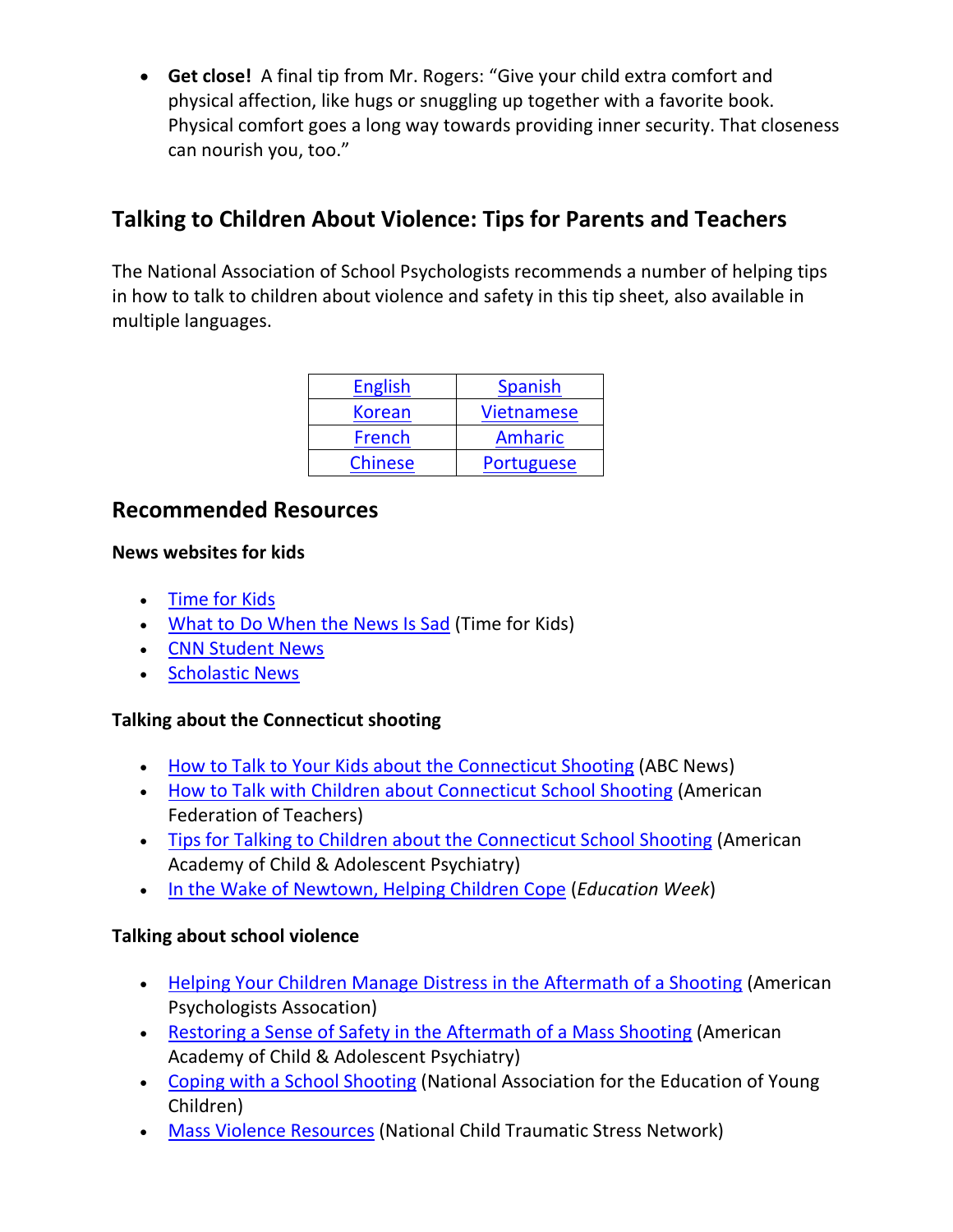#### **Talking about tough topics**

- [Public Media's Role in Times of Tragedy](http://blog.mediaengage.org/?p=4938) (Resources from PBS Parents and Sesame Street)
- [Parenting for a Challenging World: Recovery After a Traumatic Event](http://www.nctsn.org/resources/audiences/parents-caregivers/parenting-in-a-challenging-world) (National Child Traumatic Stress Network)
- [Help in the Times of Crisis or Loss](http://www.cincinnatichildrens.org/service/n/school-crisis/default/) (National Center for School Crisis and Bereavement)
- [Talking About Tragic Events](http://www.onetoughjob.org/your-family/transitions/talking-about-tragic-events) (One Tough Job)

#### **Talking about tough topics: Multilingual resources**

#### *Spanish language*

- [How to Talk with Children about Connecticut School Shooting](http://www.colorincolorado.org/pdfs/articles/Talking%20to%20Students%20About%20Sandy%20Hook_English.pdf) (American Federation of Teachers)
- [Helping your children manage distress in the aftermath of a shooting](http://www.apa.org/centrodeapoyo/escolar.aspx) (American Psychologists Assocation)
- [Helping Children Cope with Trauma](http://www.cruzrojaamericana.org/pdf/1303sp.pdf) (Red Cross)
- [Parent and Educator Tips for Talking with Children About Violence](http://www.nasponline.org/resources/crisis_safety/talkingviolence_spanish.pdf) (National Association of School Psychologists)
- [Helping Children After a Tragedy](http://mexico.cnn.com/salud/2012/12/14/el-apoyo-es-crucial-para-los-ninos-despues-de-una-tragedia) (CNN Mexico)

#### *Other languages*

- [Helping Children Cope with Disaster: Multilingual](http://www.redcross.org/find-help/disaster-recovery/recovering-emotionally) (Red Cross see bottom of page)
- [Parent and Educator Tips for Talking with Children About Violence: Multilingual](http://www.nasponline.org/resources/crisis_safety/index.aspx/#violence) (National Association of School Psychologists)

### **School safety**

- [Parent Guides on School Violence](http://www.pta.org/schoolviolence) (National PTA)
- [Tips for School Administrators for Reinforcing School Safety](http://www.nasponline.org/resources/crisis_safety/schoolsafety_admin.aspx) (National Association of School Psychologists)
- [Safeguarding Our Children: An Action Guide](http://www2.ed.gov/admins/lead/safety/actguide/action_guide.pdf) *(*U.S. Departments of Education and Justice and the American Institutes for Research)
- [Guidelines for Responding to a School Crisis](http://aft.org/yourwork/tools4teachers/together/crisis.cfm) (American Federation of Teachers)
- [Dealing with Incidences of School Violence](http://aft.org/yourwork/tools4teachers/together/violence.cfm) (American Federation of Teachers)
- [Understanding School Violence](http://www.cdc.gov/violenceprevention/pdf/schoolviolence_factsheet-a.pdf) (The Centers for Disease Control)
- [School Violence Prevention and Intervention](http://cecp.air.org/school_violence.asp) (Center for Effective Collaboration and Practice)
- [School Violence and Security: A Historical Timeline](http://www.edweek.org/ew/collections/newtown-school-shootings/index.html#timeline) (*Education Week*)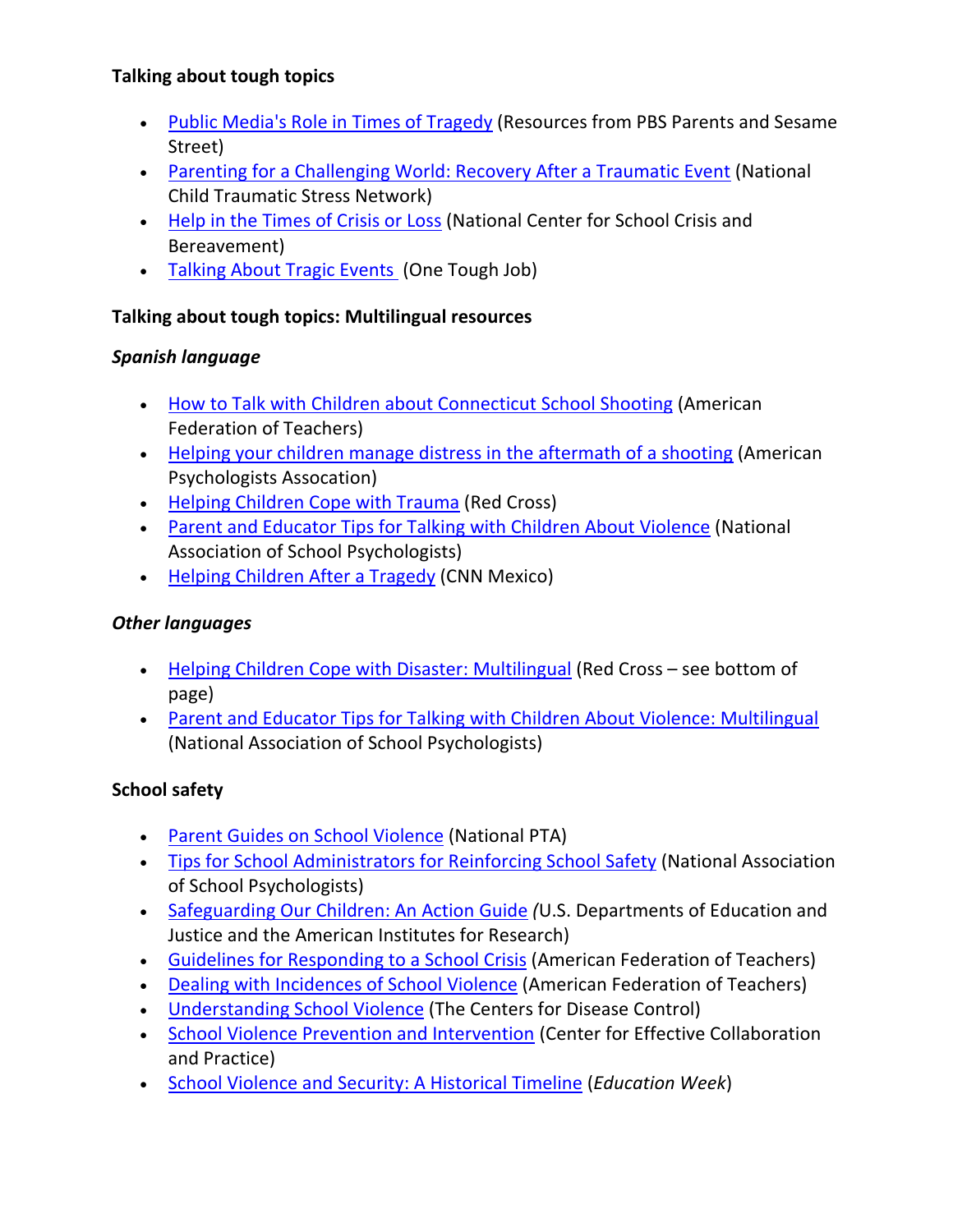#### **Educational resources**

- [Student and Teacher Resources & Forums on the Newtown, Conn. Shootings](http://learning.blogs.nytimes.com/2012/12/17/finding-our-student-and-teacher-resources-on-the-newtown-conn-shootings/?partner=rss&emc=rss) (*The New York Times*)
- [Ongoing News Coverage](http://www.edweek.org/ew/collections/newtown-school-shootings/index.html) of Sandy Hook Shootings (*Education Week*)